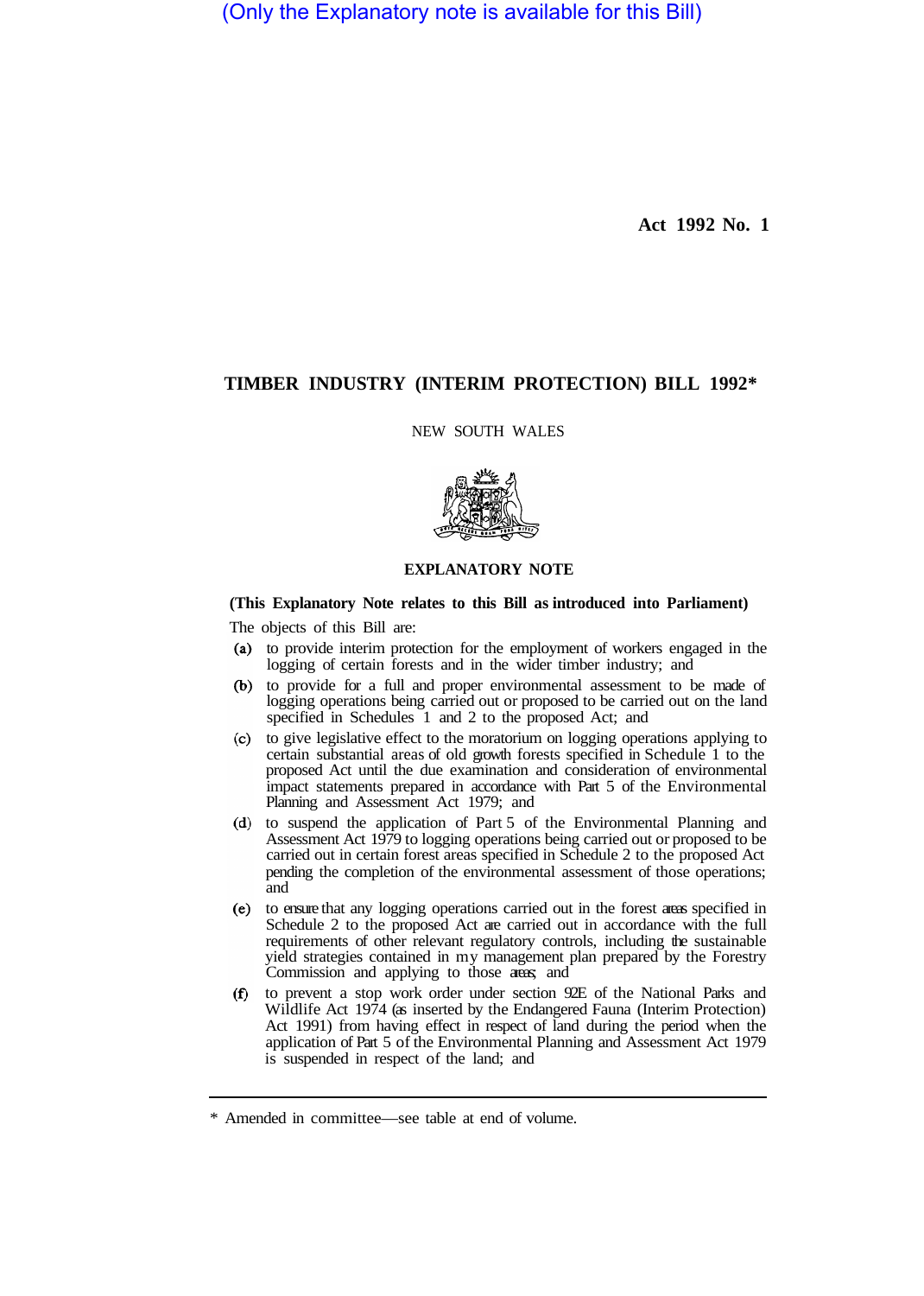*Timber Industry (Interim Protection) 1992 [Act I992 No. I]* 

 $(g)$  to enable the making of regulations to extend the protections provided by the proposed Act to logging operations on certain private land.

**Clause 1** specifies the short title of the proposed Act.

**Clause 2** provides that the proposed Act is to commence on the date of assent.

**Clause 3** sets out the objects of the proposed Act, those objects being as listed above.

**Clause 4** contains definitions for the puposes of the proposed Act. In particular, "logging operations" is defined to mean the cutting and removal of timber and the provision of access roads necessary to enable or assist the cutting and removal of the timber.

**Clause 5** specifies the land to which the proposed Act applies.

**Clause 6** continues the existing moratorium on the logging of those substantial areas of old growth forests specified in Schedule 1 to the proposed Act until the Forestry Commission has obtained environmental impact statements for them under Part 5 of the Environmental Planning and Assessment Act 1979.

**Clause 7** suspends the application of Part 5 of the Environmental Planning and Assessment Act 1979 to the land specified in Schedule 2 until 30 September 1994. This will enable logging operations to be carried out on that land during that period. However, during the period of suspension, the clause also provides that the Forestry Commission should obtain environmental impact statements for the various areas comprising that land in accordance with the timetable set out in that Schedule as if Part 5 had not been suspended. If the Forestry Commission approves an environmental impact statement for an area of Schedule 2 land, the statement is to be taken to have been obtained in accordance with Part 5 and the suspension of that Part in relation to that area ceases. Clause 7 also provides that any logging operations carried out on Schedule 2 land during the suspension of Part 5 are to be taken to have been carried out in compliance with that Part.

**Clause 8** requires logging operations on Schedule 2 land during the period of suspension of Part 5 to be carried out in compliance with any management plans prepared under the Forestry Act 1916 and applying to the land, including the sustainable yield strategies applicable under the management plans, and in compliance with any relevant codes of logging practices.

**Clause 9** provides that stop work orders under section 92E of the National Parks and Wildlife Act 1974 (as inserted by the Endangered Endangered Fauna (Interim Protection) Act 1991) have no effect in respect of land specified in Schedule 2 during the period when Part 5 of the Environmental Planning and Assessment Act 1979 is suspended in respect of the land.

**Clause 10** enables the Governor-in-Council to make regulations identifying areas of land, other than the land in Schedule 1 or 2 to the proposed Act or Crown-timber lands within the meaning of the Forestry Act 1916. While such a regulation is in force, the application of Part 5 of the Environmental Planning and Assessment Act 1979 (and the requirements of Part 4 relating to fauna impact statements inserted by the Endangered Fauna (Interim Protection) Act 1991) are suspended in respect of logging operations and stop work orders under section 92E of the National Parks and Wildlife Act 1974 have